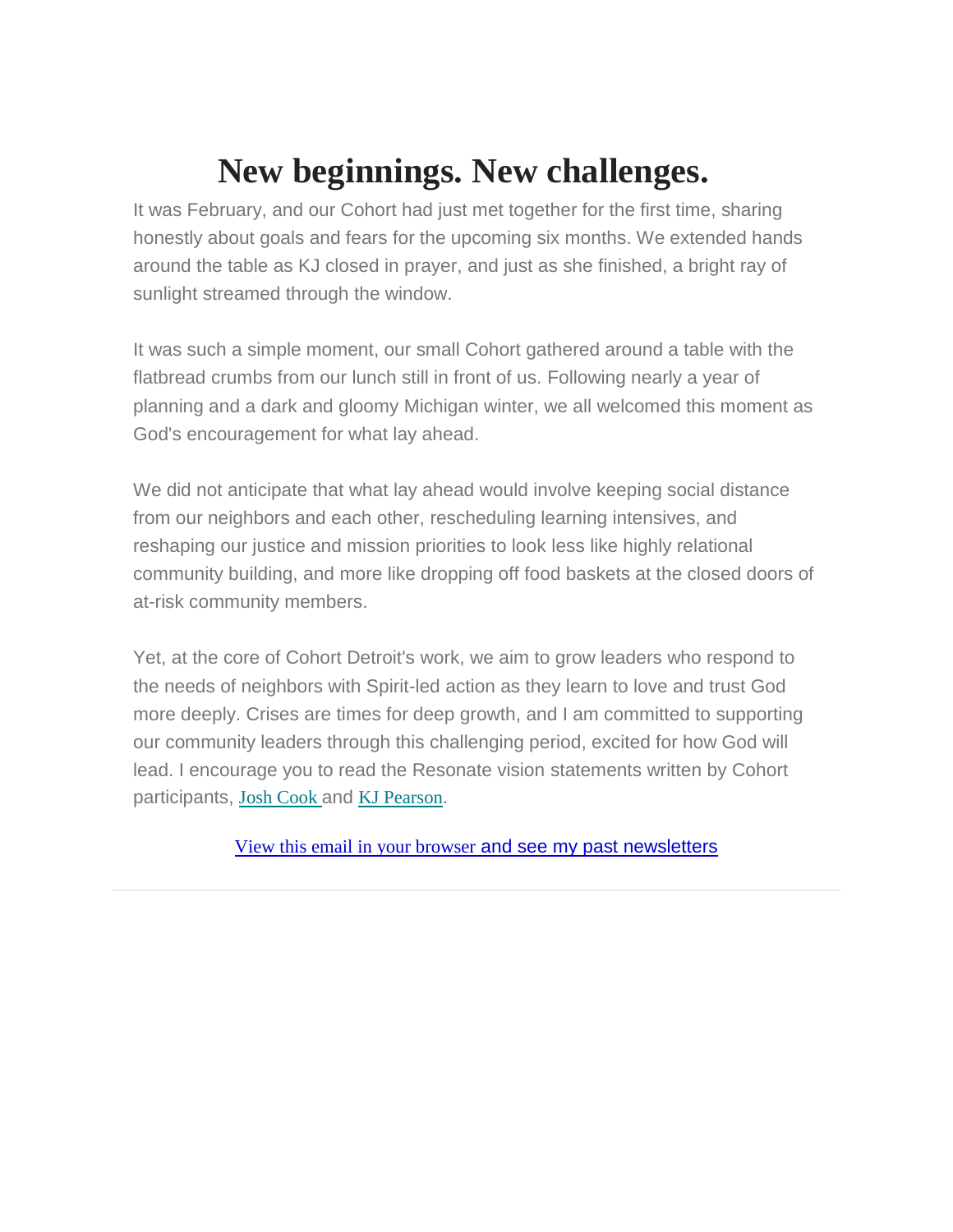

I led a spiritual retreat in the Michigan woods for our Cohort, a time to rest and refocus. As house leaders, Josh and KJ (top right) are almost always on call.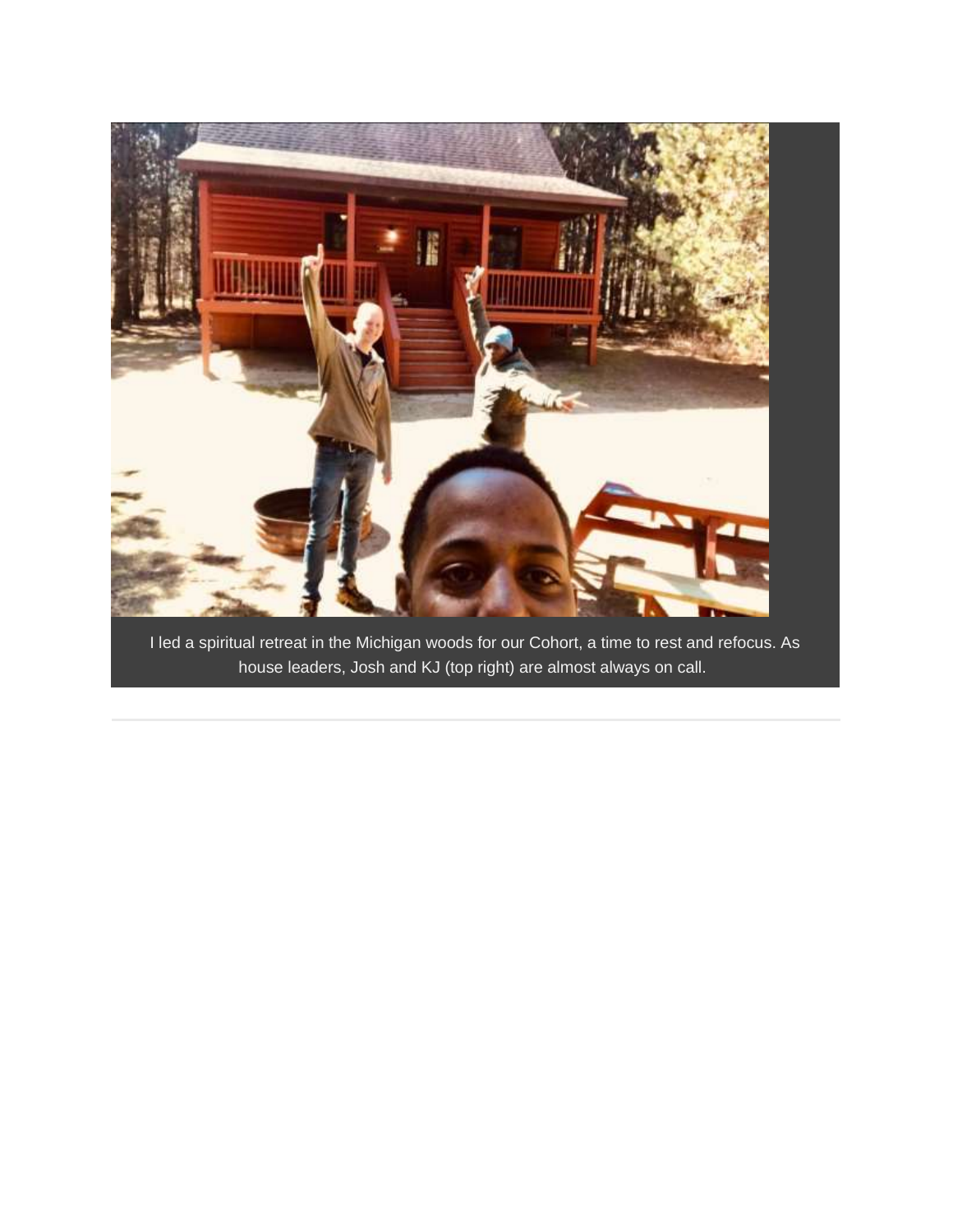

Our advisory council met in late February. Kwasi (far right) reminded us that programs move at the speed of relationship. Much of my work is slow relationship building, listening carefully, unlearning my own biases, experiencing the challenges of our marginalized contexts, like taking four hours and five stops to try to get a check cashed with one of our community leaders.





*Eight Mile Wall, present (left) and 1940's (right)*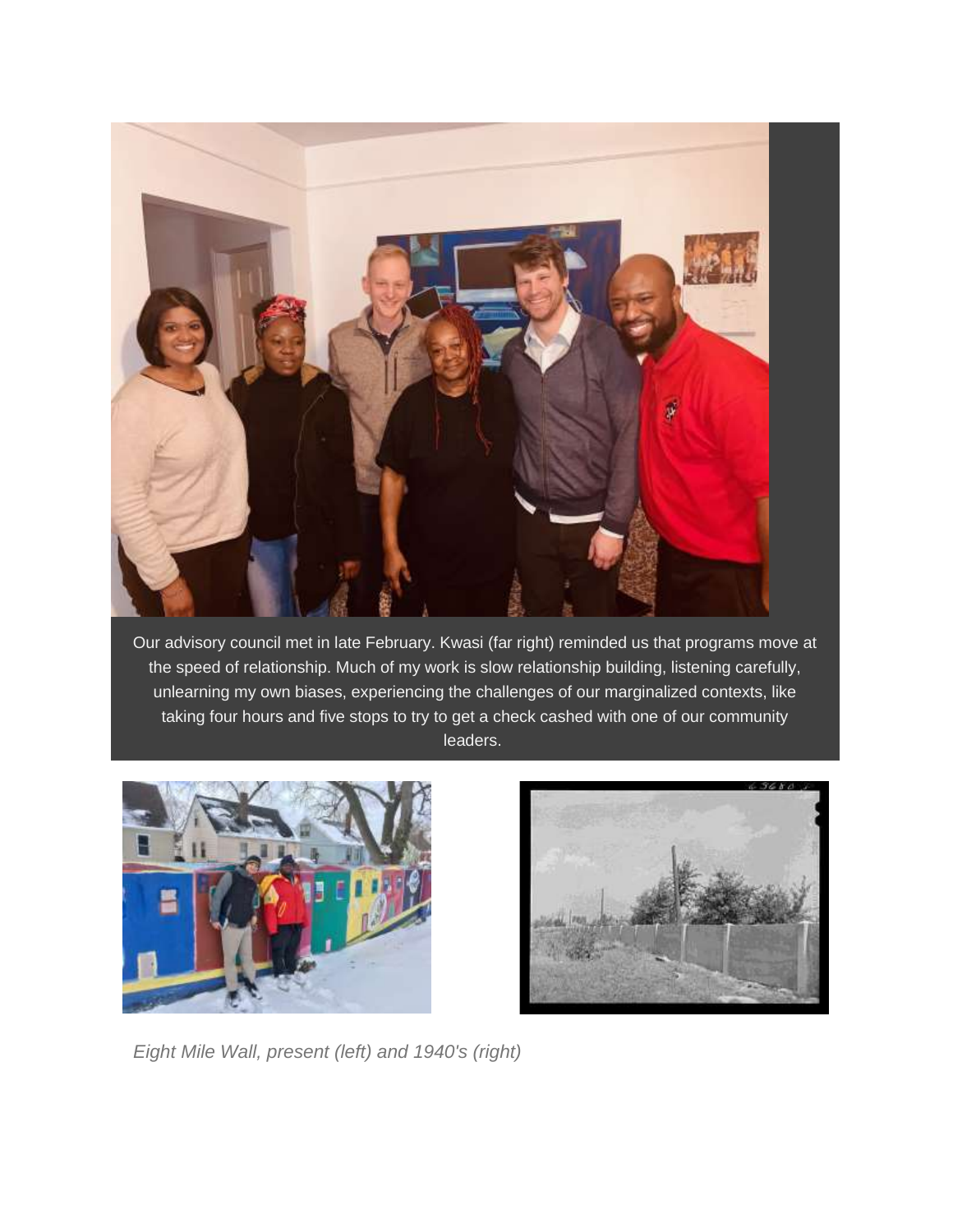Part of our Cohort Detroit curriculum centers around how our faith intersects with justice, and that requires us to understand the history of racism embedded in Detroit's fabric. I took a trip with two community members to the 'Eight Mile wall,' a 6-foot high concrete wall that was built in the 1940's so that an all-white housing project could receive government funding. Because the project was located one mile away from a black neighborhood and was considered 'at-risk' of integration, the city required a wall be built to ensure African Americans would not enter. Though repurposed and painted, that wall still stands today, now symbolically representing the barriers of wealth, health, and education that still exist between more affluent suburbs (85% white) and Detroit (85% non-white). Theresa Wells, one of our advisory council members, recalls growing up next to this wall during the height of segregation.

I am so grateful and humbled by all the financial gifts and partnership you have extended. Thank you for your commitment to our ministry. We are on track to meet our financial goals, but we're not their yet!

In order to sustain my support network and meet my ministry budget, I need 10 additional individuals to support my work with \$25/month, 5 individuals at \$50/month, and 2 individuals at \$100/month. Are you interested in partnering with me to meet this goal? Individual giving has a big impact in our budget (see the pinwheel below).

I am also seeking three additional churches to support me in my ministry work alongside Resonate Global Mission. **Would your church be interested?**

You can recap our vision and follow a **link to [give](https://nam11.safelinks.protection.outlook.com/?url=https%3A%2F%2Fresonateglobalmission.us9.list-manage.com%2Ftrack%2Fclick%3Fu%3D4690171b22d7a44aa4f860a7a%26id%3D7821a197f0%26e%3D636b6792f8&data=02%7C01%7C%7Cba6a716e25d64ccc98d408d7d255d601%7C84df9e7fe9f640afb435aaaaaaaaaaaa%7C1%7C0%7C637209138407796938&sdata=4Tuf%2FJESuv93kSHpzA06dsf%2B2E5MhcZZfgIzPVUB6zg%3D&reserved=0) here**. Thank you again!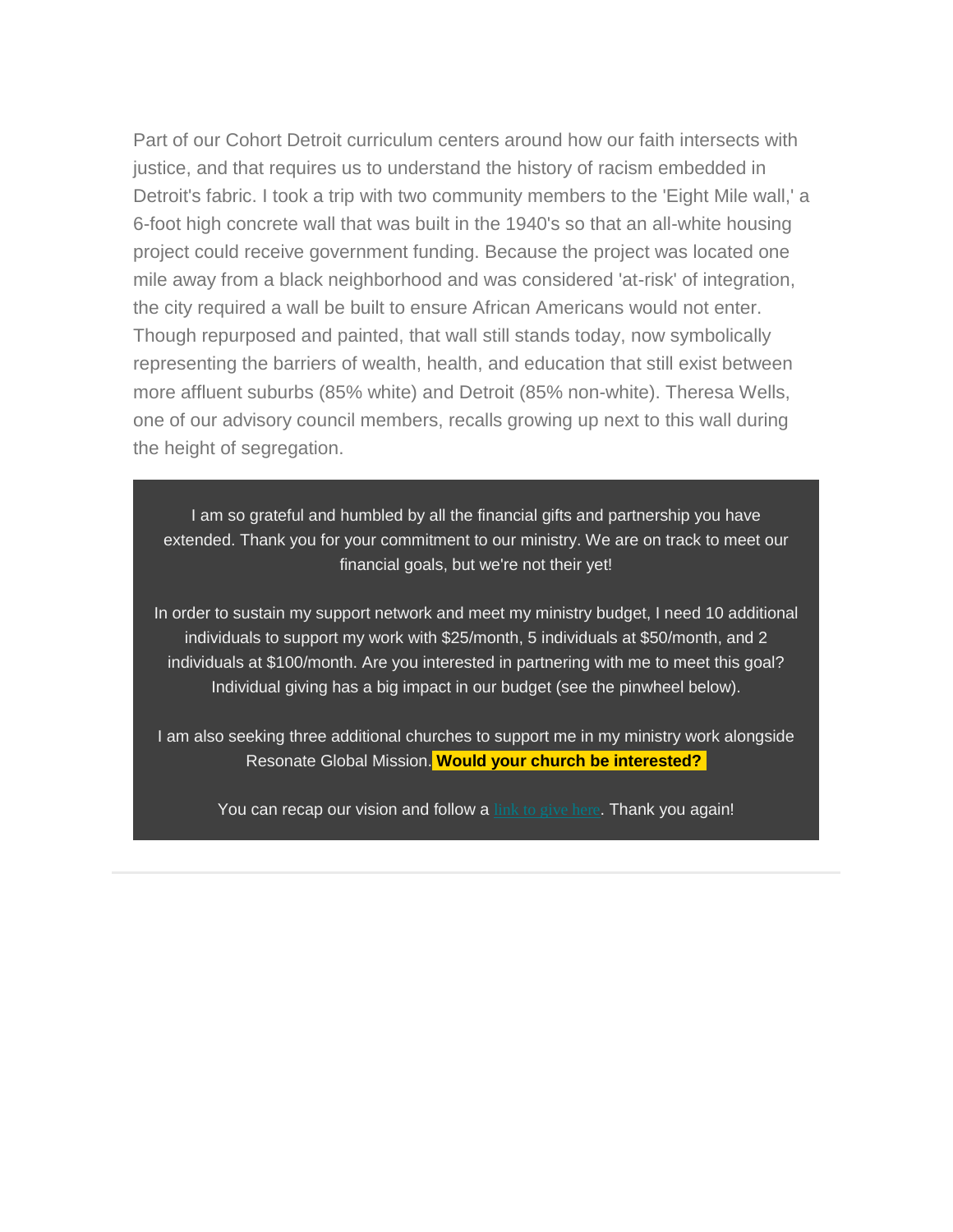

*Above: Cohort Detroit support streams.*



*Above: Cohort Detroit expenses which we developed as an advisory council.*